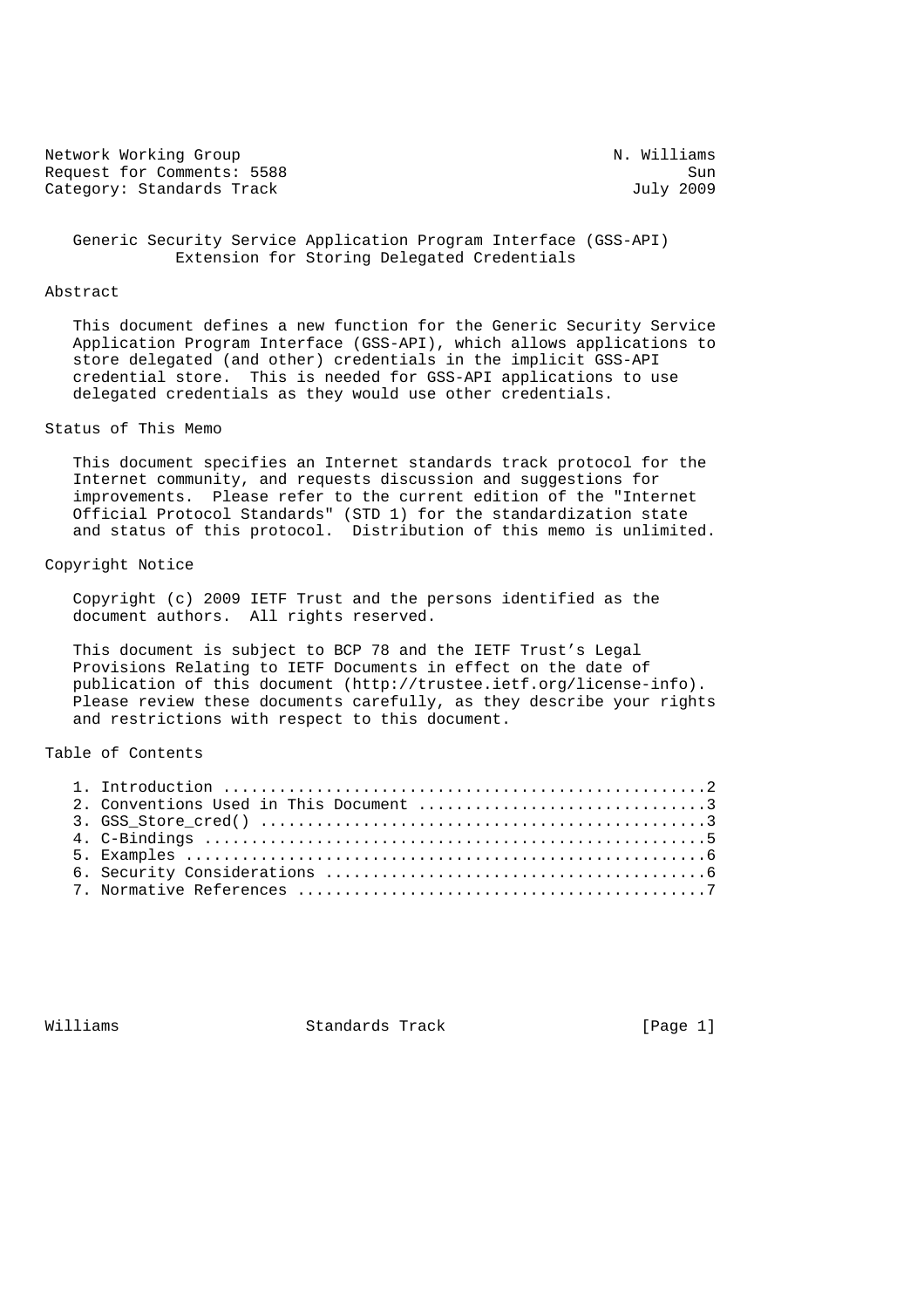#### 1. Introduction

 The GSS-API [RFC2743] clearly assumes that credentials exist in an implicit store whence they can be acquired using GSS\_Acquire\_cred() and GSS\_Add\_cred() or through use of the default credential. Multiple credential stores may exist on a given host, but only one store may be accessed by GSS\_Acquire\_cred() and GSS\_Add\_cred() at any given time.

 This assumption can be seen in Sections 1.1.1.2 and 1.1.1.3 of [RFC2743] as well as in Section 3.5 of [RFC2744].

 Applications may be able to change the credential store from which credentials can be acquired, either by changing user contexts (where the applications have the privilege to do so) or by other means (where a user may have multiple credential stores).

 Some GSS-API acceptor applications always change user contexts, after accepting a GSS-API security context and making appropriate authorization checks, to the user context corresponding to the initiator principal name or to a context requested by the initiator. The means by which credential stores are managed are generally beyond the scope of the GSS-API.

 In the case of delegated credential handles however, such credentials do not exist in the acceptor's credential store or in the credential stores of the user contexts to which the acceptor application might change. The GSS-API provides no mechanism by which delegated credential handles can be made available for acquisition through GSS\_Acquire\_cred()/GSS\_Add\_cred(). The GSS-API also does not provide any credential import/export interfaces like the GSS-API context import/export interfaces.

 Thus, acceptors are limited to making only direct use of delegated credential handles and only with GSS\_Init\_sec\_context(), GSS\_Inquire\_cred\*(), and GSS\_Release\_cred(). This limitation is particularly onerous on Unix systems where a call to exec() to replace the process image obliterates any delegated credentials handle that may exist in that process.

 In order to make delegated credentials generally as useful as credentials that can be acquired with GSS\_Acquire\_cred() and GSS\_Add\_cred(), a primitive is needed that allows storing of credentials in the implicit credential store. We call this primitive "GSS\_Store\_cred()".

Williams Standards Track [Page 2]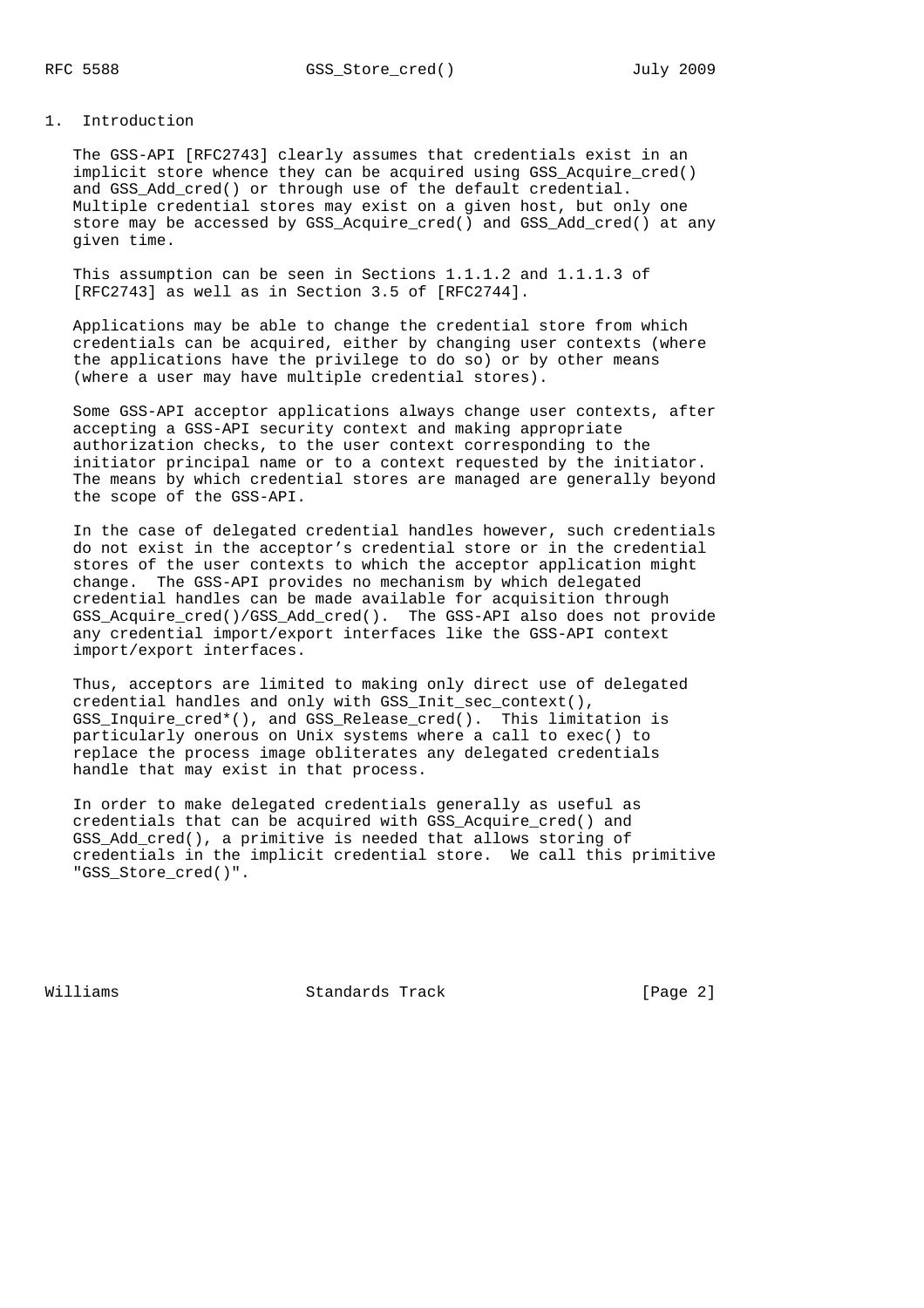2. Conventions Used in This Document

 The key words "MUST", "MUST NOT", "REQUIRED", "SHALL", "SHALL NOT", "SHOULD", "SHOULD NOT", "RECOMMENDED", "MAY", and "OPTIONAL" in this document are to be interpreted as described in [RFC2119].

3. GSS\_Store\_cred()

Inputs:

- o input\_cred\_handle CREDENTIAL HANDLE, -- credential to store; MUST NOT be GSS C NO CREDENTIAL.
- o cred\_usage INTEGER -- 0=INITIATE-AND-ACCEPT, 1=INITIATE-ONLY, 2=ACCEPT-ONLY.
- o desired\_mech\_element OBJECT IDENTIFIER, -- if GSS\_C\_NULL\_OID, then store all the elements of the input\_cred\_handle, otherwise, store only the element of the corresponding mechanism.
- o overwrite\_cred BOOLEAN, -- if TRUE, replace any credential for the same principal in the credential store.
- o default\_cred BOOLEAN -- advisory input; if TRUE, make the stored credential available as the default credential (for acquisition with GSS\_C\_NO\_NAME as the desired name or for use as GSS C NO CREDENTIAL).

Outputs:

- o major\_status INTEGER.
- o minor\_status INTEGER.
- o mech\_elements\_stored SET OF OBJECT IDENTIFIER, -- the set of mechanism OIDs for which credential elements were successfully stored.
- o cred\_usage\_stored INTEGER -- like cred\_usage, but indicates what kind of credential was stored (useful when the cred\_usage input parameter is set to INITIATE-AND-ACCEPT).

Return major\_status codes:

 o GSS\_S\_COMPLETE indicates that the credentials were successfully stored.

Williams Standards Track [Page 3]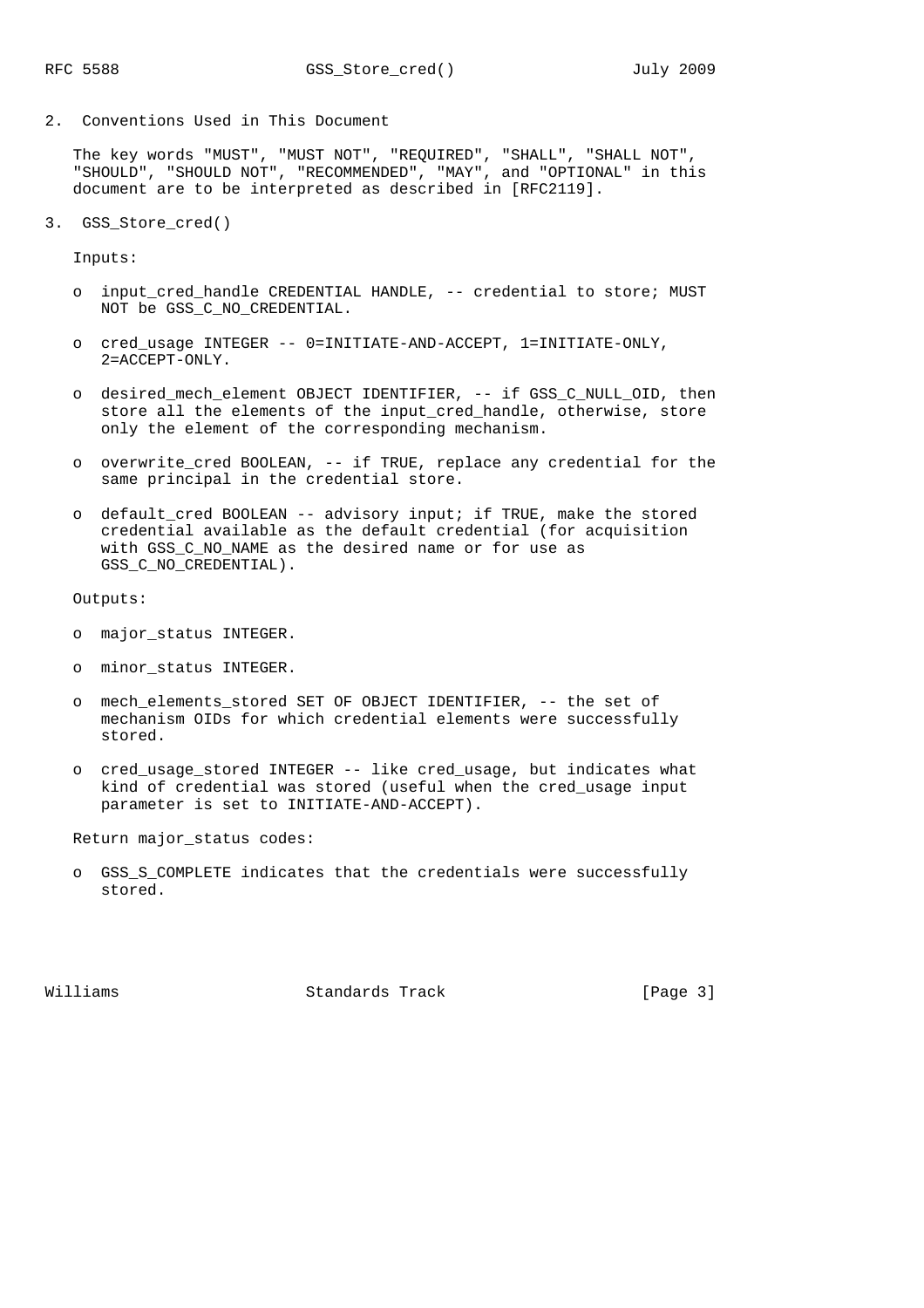- o GSS\_S\_CREDENTIALS\_EXPIRED indicates that the input credentials had expired or expired before they could be stored.
- o GSS\_S\_NO\_CRED indicates that no input credentials were given.
- o GSS\_S\_UNAVAILABLE indicates that the credential store is not available.
- o GSS\_S\_DUPLICATE\_ELEMENT indicates that an element of the input credential could not be stored because a credential for the same principal exists in the current credential store and the overwrite cred input argument was FALSE.
- o GSS\_S\_FAILURE indicates that the credential could not be stored for some other reason. The minor status code may provide more information if a non-GSS\_C\_NULL\_OID desired\_mech\_element was given.

 GSS\_Store\_cred() is used to store, in the current credential store, a given credential that has either been acquired from a different credential store or been accepted as a delegated credential.

 Specific mechanism elements of a credential can be stored one at a time by specifying a non-GSS\_C\_NULL\_OID mechanism OID as the desired\_mech\_element input argument; in which case, the minor status output SHOULD have a mechanism-specific value when the major status is not GSS\_S\_COMPLETE.

 The initiator, acceptor, or both usages of the input credential may be stored as per the cred usage input argument.

 The credential elements that were actually stored, when the major status is GSS\_S\_COMPLETE, are indicated through the cred\_usage\_stored and mech\_elements\_stored function outputs.

 If credentials already exist in the current store for the principal of the input\_cred\_handle, then those credentials are not replaced with the input credentials unless the overwrite\_cred input argument is TRUE.

 In the GSS-API, the default credential can be used by using GSS\_C\_NO\_CREDENTIAL or a CREDENTIAL handle acquired by calling GSS\_Acquire\_cred() or GSS\_Add\_cred() with the desired\_name input set to GSS\_C\_NO\_NAME.

 If the default\_cred input argument is TRUE, and the input credential can be successfully stored, then the input credential SHOULD be stored as the default credential (see above).

Williams Standards Track [Page 4]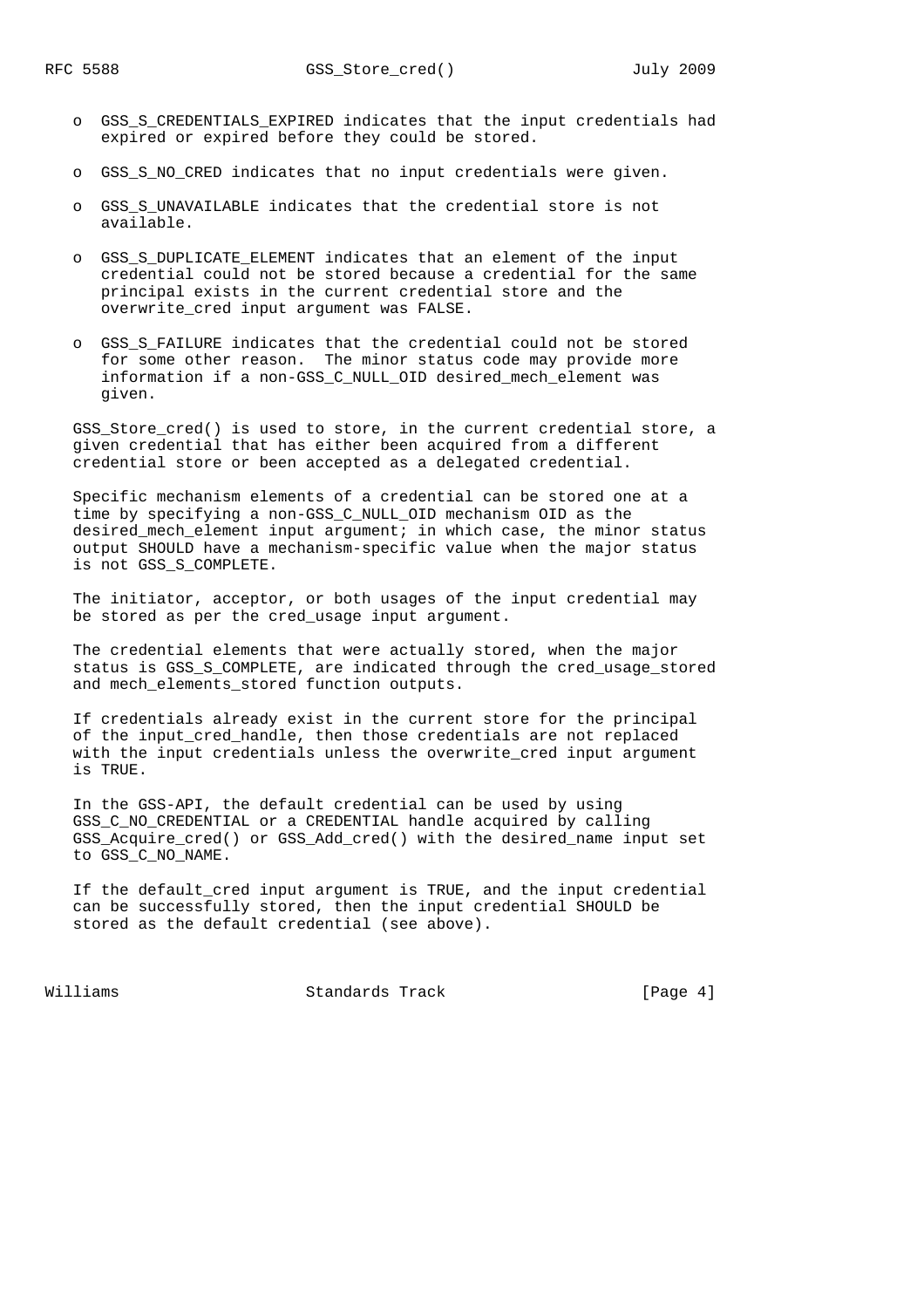If the current credential store has no default credential (see above), then the implementation MAY make the stored credentials available as the default credential regardless of the value of the default\_cred input argument.

# 4. C-Bindings

 The C-Bindings for GSS\_Store\_cred() make use of types from and are designed based on the style of the GSS-APIv2 C-Bindings [RFC2744].

| OM uint32 gss store cred( |                     |
|---------------------------|---------------------|
| OM uint32                 | *minor_status,      |
| qss cred id t             | input_cred_handle,  |
| gss_cred_usage_t          | cred usage,         |
| const qss OID             | desired_mech,       |
| OM uint32                 | overwrite_cred,     |
| OM_uint32                 | default cred,       |
| qss OID set               | *elements_stored,   |
| gss_cred_usage_t          | *cred usage stored) |

Figure 1

 The two boolean arguments, 'overwrite\_cred' and 'default\_cred', are typed as OM\_uint32; 0 corresponds to FALSE, non-zero values correspond to TRUE.

Williams Standards Track [Page 5]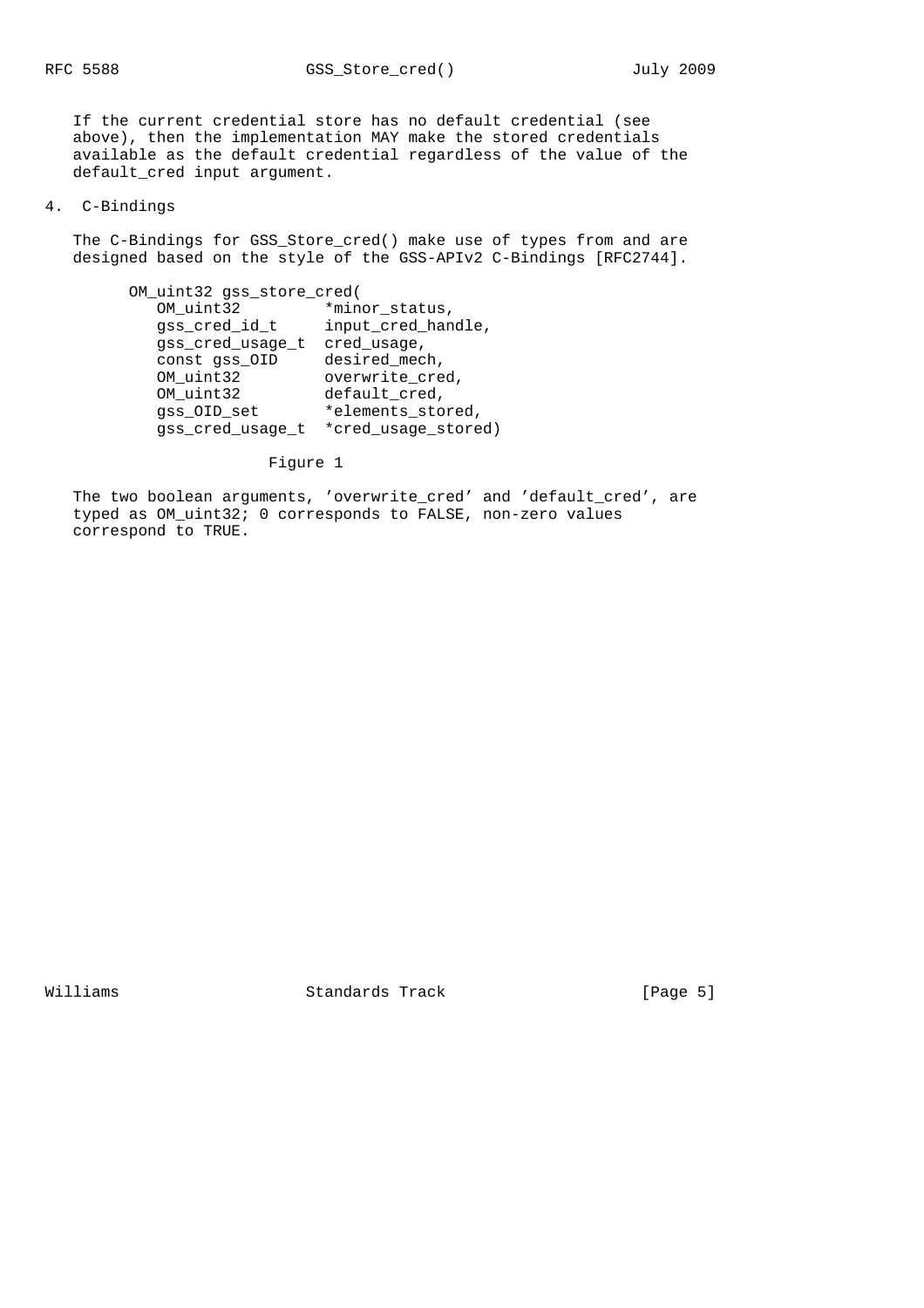## 5. Examples

 The intended usage of GSS\_Store\_cred() is to make delegated credentials available to child processes of GSS-API acceptor applications. Example pseudo-code:

```
 /*
      * <GSS_Accept_sec_context() loop resulting in GSS_S_COMPLETE,
       * an initiator name (hereafter, "src_name") and a delegated
       * credential handle (hereafter "deleg_cred").>
*
       * <"requested_username" is a username derived from the
       * initiator name or explicitly requested by the initiator
       * application.>
       */
      ...
     if (authorize qss client(src name, requested username)) {
         /*
          * For Unix-type platforms this may mean calling setuid() and
          * it may or may not also mean setting/unsetting such
          * environment variables as KRB5CCNAME and what not -- all
          * OS-specific details.
          */
         if (change_user_context(requested_username))
            (void) gss_store_cred(&minor_status, deleg_cred,
                                 GSS C INITIATE, actual mech,
                                 0, 1, NULL, NULL); }
        else ...
      }
     else ...
```
6. Security Considerations

 Acceptor applications MUST only store delegated credentials into appropriate credential stores and only after proper authorization of the authenticated initiator principal to the requested service(s).

 Acceptor applications that have no use for delegated credentials MUST release them (such acceptor applications that use the GSS-API C- Bindings may simply provide a NULL value for the delegated\_cred\_handle argument to gss\_accept\_sec\_context()).

Williams Standards Track [Page 6]